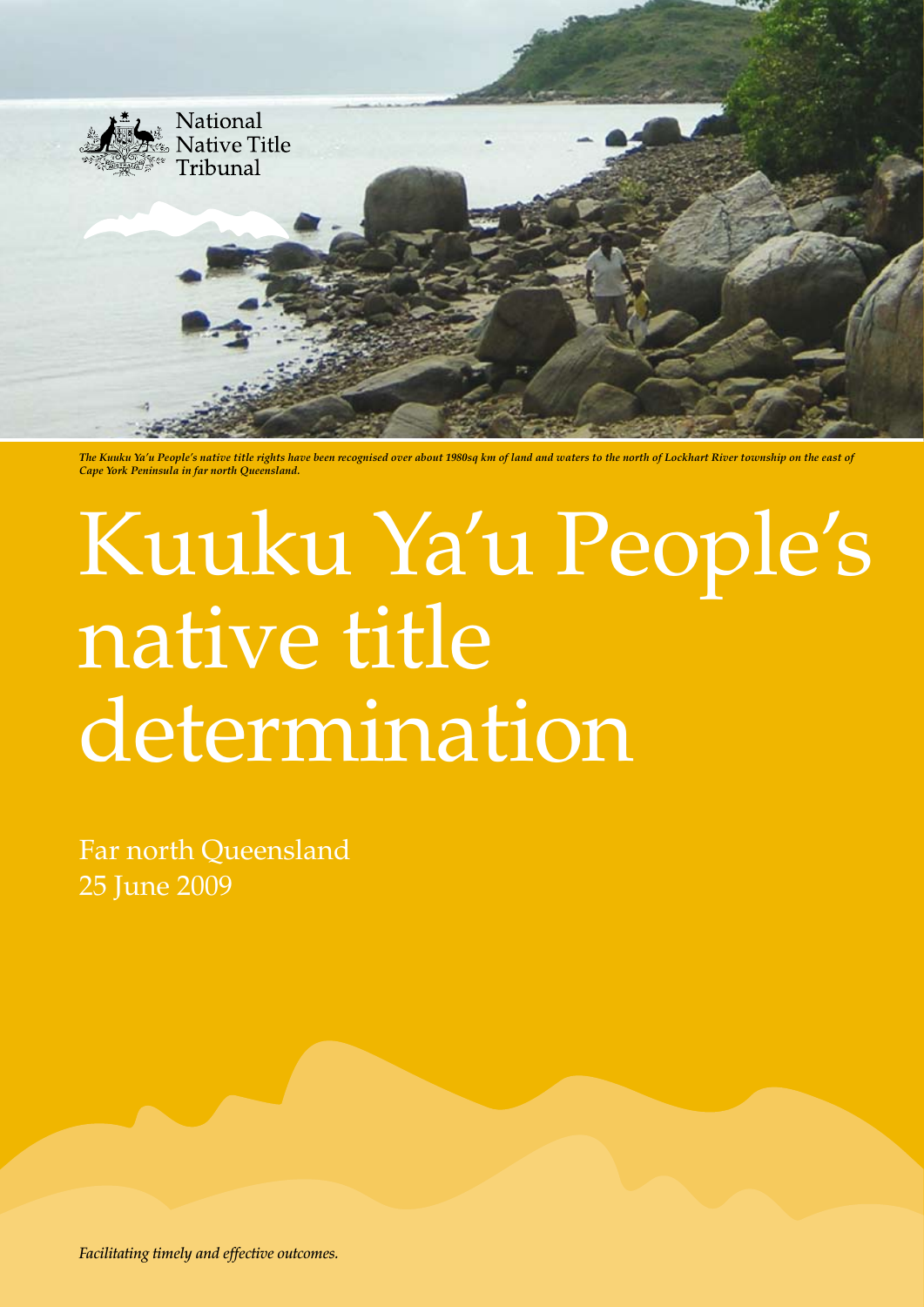## The Kuuku Ya'u People's rights

On 25 June 2009 the Federal Court of Australia made a consent determination recognising the Kuuku Ya'u People's native title rights over about 1980sq km of land and waters to the north of Lockhart River township on the east of Cape York Peninsula in far north Queensland. This area includes land in the vicinity of the township of Portland Roads, Rocky Island, Sandy Islet, Pigeon Island, Quoin Island National Park, Piper Islands National Park, part of Forbes Islands National Park and surrounding seas.

The consent determination is an important turning point for the Kuuku Ya'u People as it recognises their native title rights under Australian law for the first time.

## **Exclusive native title rights recognised**

The Federal Court recognised the Kuuku Ya'u People's exclusive native title rights over part of the claimed land area. Exclusive native title has been recognised over about 10sq km of mostly reserves and unallocated state land. They therefore have the right to possess, occupy, use and enjoy these areas exclusively.

## **Non-exclusive native title rights recognised**

The Federal Court also recognised the Kuuku Ya'u People's non-exclusive native title rights over about 1970sq km of the sea.

These include the right to:

- be present on, including by accessing and traversing the area
- take and use traditional natural resources for noncommercial cultural, spiritual, personal, domestic or communal purposes.

The Kuuku Ya'u People's non-exclusive rights over other areas such as part of Forbes Islands National Park, Quoin Island National Park and the Piper Islands National Park have been recognised.

These include rights to:

- access, traverse and camp on the determination area
- take, use, share and exchange traditional natural resources from the determination area for personal, domestic, cultural, spiritual, ceremonial and noncommercial communal needs
- maintain and protect places of importance to native title holders
- light camp fires on the determination area for cultural, spiritual or domestic purposes including cooking but not for hunting or clearing vegetation.

## What the consent determination means

This determination is a decision by the Federal Court that native title exists in the determination area. The determination followed agreement between parties to the native title claim. The Court is satisfied the native title claimants proved their continuous connection to the determination area.

This consent determination finalises the Kuuku Ya'u People's native title claim over the determination area through agreements reached with respondent parties about how their interests coexist with the Kuuku Ya'u People's native title rights and interests.

Respondent parties to the Kuuku Ya'u People's native title claim were:

- **State of Queensland**
- Commonwealth of Australia
- Australian Maritime Safety Authority
- Cook Shire Council



fishing licence holders.

During negotiations the respondent parties agreed to recognise the Kuuku Ya'u People as the native title holders of the area. They acknowledge that the Kuuku Ya'u People have a long-standing, strong connection to the determination area under their traditional laws and customs.

#### **Public access**

Public access continues to be available to:

- • Forbes Islands National Park, the Quoin Island National Park and the Piper Islands National Park for recreation purposes
- the surrounding seas where native title exists
- reserves within the determination area in accordance with the purpose for which those reserves were dedicated.

*"This is dedicated to our Old People and those who started this fight and have now passed on: Sweeney Hobson, Isaac Hobson, Paul Hobson, Jerry Pascoe, Martin Pascoe, Richard O'Brien, Cissy Rocky, Cyril Rocky. We have been fighting to get our land/sea back for a long time, since 1995. It's been like travelling on a long road and now we are finally at the end of that journey. We are very proud to have our rights in our land and sea recognised by the Court on this date 25 June 2009."* **Lucy Hobson,** *native title holder*

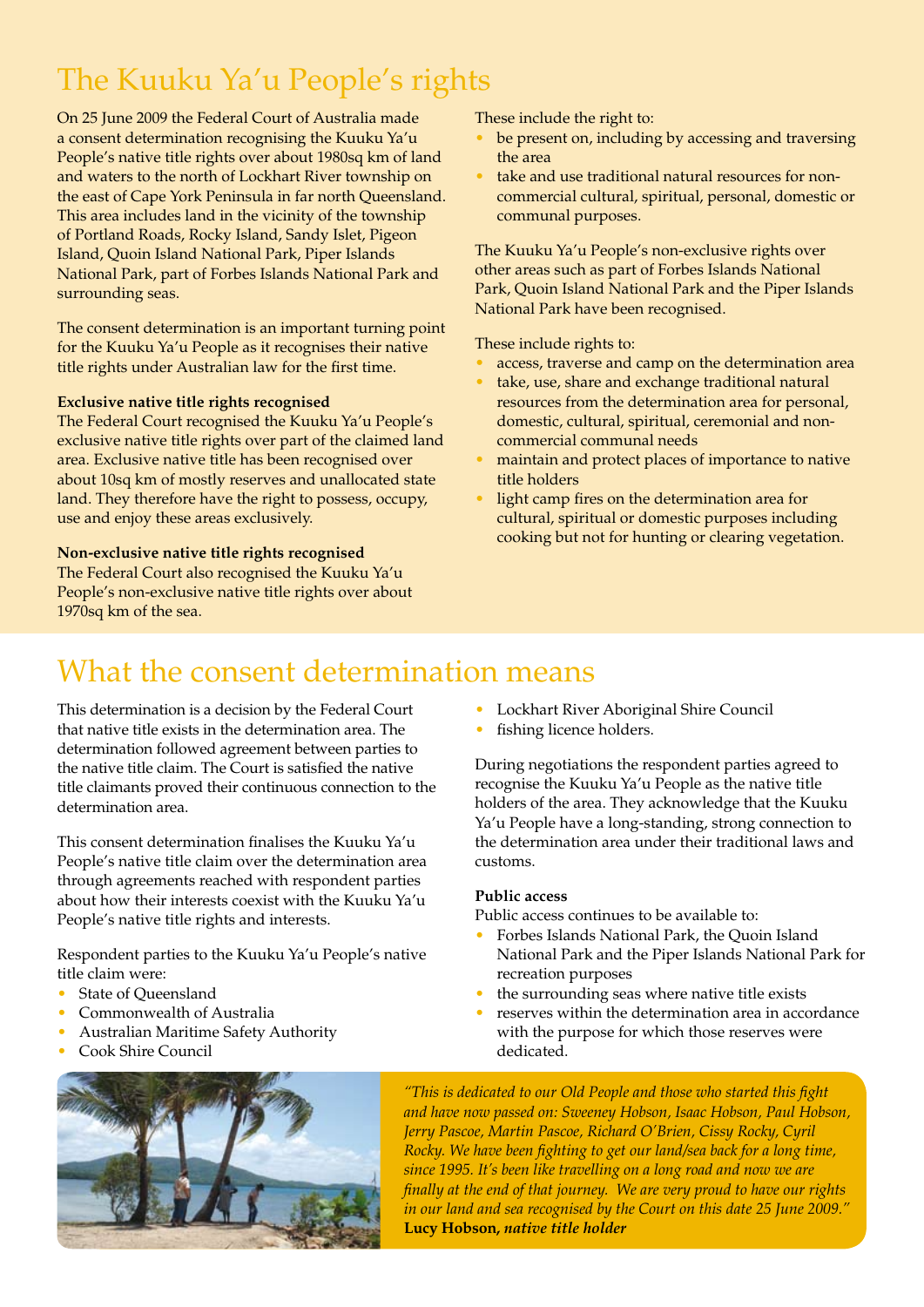# Stepping stones

| 4 July 1995                                                                                                                                                                                                                                       | 15 December 2005                                                                                                                      |
|---------------------------------------------------------------------------------------------------------------------------------------------------------------------------------------------------------------------------------------------------|---------------------------------------------------------------------------------------------------------------------------------------|
| The Kuuku Ya'u People lodged a native title application with the<br>National Native Title Tribunal over the seas, reefs, islands and<br>resources from Olive River in the north, out to the Great Barrier Reef,<br>then south to Nyllichii Point. | The State of Queensland accepted connection material for the purpose<br>of engaging in substantive mediation.                         |
|                                                                                                                                                                                                                                                   | <b>January 2006 - 2009</b>                                                                                                            |
| 7 April 1997                                                                                                                                                                                                                                      | The Tribunal convened face-to-face substantive mediation conferences<br>involving representatives of the Kuuku Ya'u Working Group and |
| The native title claimants lodged two more applications with the<br>Tribunal over parts of Restoration and Forbes islands.                                                                                                                        | all parties to settle the terms of a consent determination and related<br>agreements.                                                 |
| 24 November 1999                                                                                                                                                                                                                                  | 29 April 2009                                                                                                                         |
| The native title applications were combined in the Federal Court. The<br>resulting single claim included all of the land and waters included in<br>the previous three applications.                                                               | The Federal Court gave the claimants leave to amend the application.                                                                  |
|                                                                                                                                                                                                                                                   | On country site inspections conducted:                                                                                                |
| <b>20 March 2003</b>                                                                                                                                                                                                                              | 7 - 8 June 2006                                                                                                                       |
| The Federal Court gave the claimants leave to amend the application.                                                                                                                                                                              | Site inspection at Portland Roads to look at parcels in the application area.                                                         |
| 15 May 2003                                                                                                                                                                                                                                       | 29 October 2007                                                                                                                       |
| The amended application passed the Tribunal's registration test and<br>was placed on the National Native Title Tribunal's Register of Claims.                                                                                                     | Mediation meeting in Lockhart River with the Queensland Seafood<br><b>Industry Association.</b>                                       |
| 15 September 2004                                                                                                                                                                                                                                 | <b>30 October 2007</b>                                                                                                                |
| The Tribunal conducted the first mediation meeting with all parties.                                                                                                                                                                              | Mediation meeting on country at Portland Roads with the Cook Shire<br>Council.                                                        |
|                                                                                                                                                                                                                                                   |                                                                                                                                       |

# Relationship between the native title rights and other rights

This consent determination recognises the Kuuku Ya'u People's native title rights while protecting the rights of other parties. If the other rights and interests are inconsistent with the native title rights and interests, the other rights and interests take precedence.

All of the groups' rights will be exercised in accordance with federal and Queensland laws. The Kuuku Ya'u People will also exercise their rights in accordance with their traditional laws and customs.

## Managing the native title rights

Native title holders are required to set up an incorporated body, called a prescribed body corporate, within 12 months of the determination to manage their native title rights and interests. The Northern Kuuku Ya'u Kanthanampu Aboriginal Corporation is the nominated prescribed body corporate for the Kuuku Ya'u People. It will act as trustee for the native title holders, performing the functions required under the Native Title Act.

## Agreement related to the determination

The Kuuku Ya'u People and others with rights and interests in the area developed three indigenous land use agreements (ILUAs) to establish how their respective rights will be exercised in the agreement area.

ILUAs are agreements about the use and management of land and waters made between one or more native title groups and others. These agreements can deal with practical, day-to-day issues or can accompany a determination. They set out how people's rights and interests will work on the ground.

The native title determination takes effect upon the registration of the three ILUAs on the Tribunal's Register of Indigenous Land Use Agreements.

#### The three ILUAs are:

• a marine park ILUA between Kuuku Ya'u People,

the Queensland Government and the Great Barrier Reef Marine Park Authority on behalf of the Commonwealth of Australia relating to the exercise of any native title rights in the ILUA areas to ensure good management of these areas

- a protected area ILUA between the Kuuku Ya'u People and the state government relating to the exercise of native title rights and protection, use and management of the Forbes Islands National Park, Quoin Island National Park and Piper Islands National Park
- the Portland Roads ILUA with the Cook Shire Council regarding how the council will carry out its responsibilities in the determination area. It provides a framework for communicating with the Kuuku Ya'u People leading to more effective delivery of local government services.